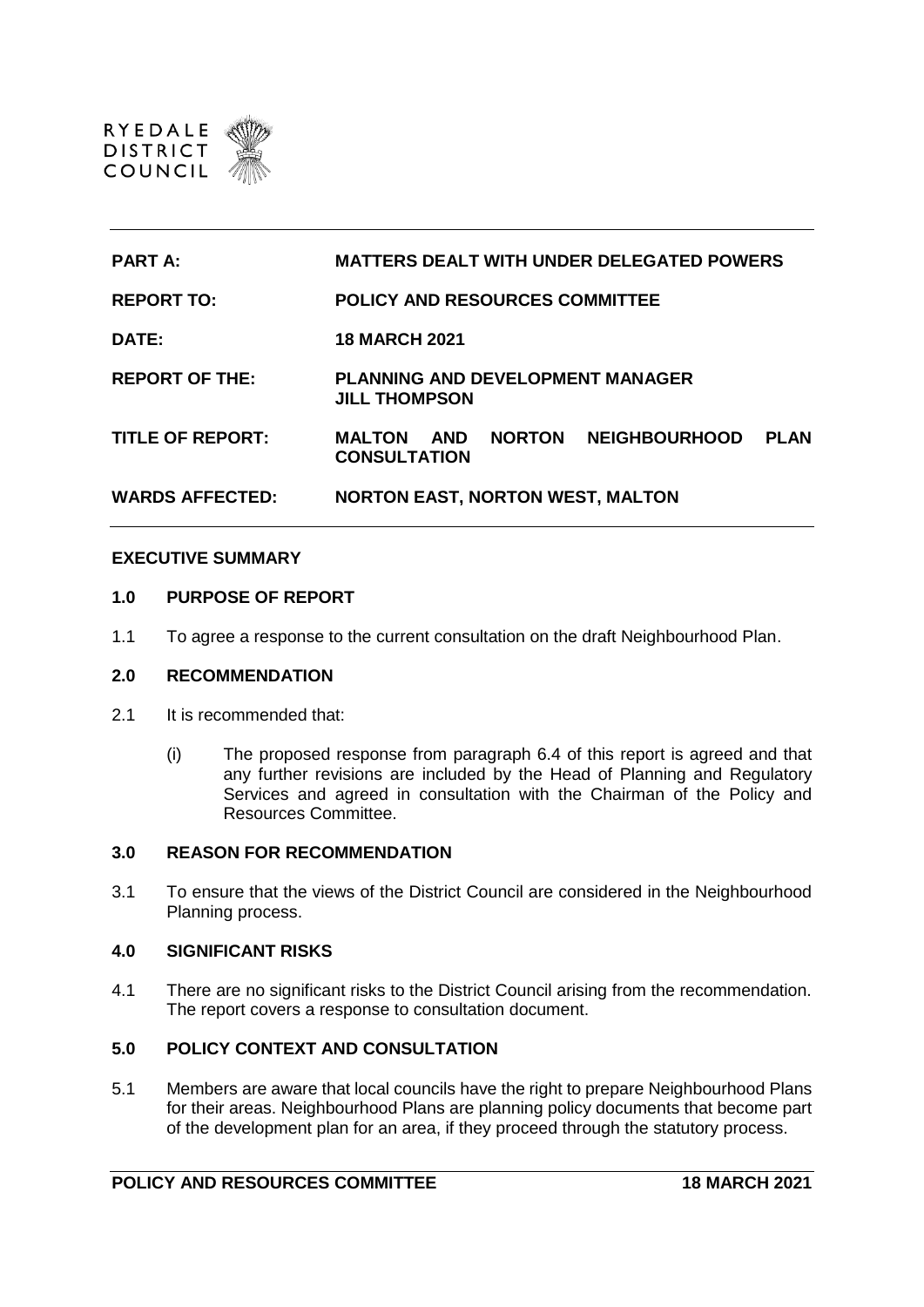- 5.2 Malton and Norton Town Councils have been committed to producing a Neighbourhood Plan for a number of years. The Town Councils have now prepared a draft of their Neighbourhood Plan and are consulting on its policies and proposals during the period 12 February 2021-26 March 2021. The document is accompanied by a Proposals Map, Habitat Regulations Assessment and Strategic Environmental Assessment report.
- 5.3 The Local Councils are expected to take any comments received during this consultation into account before they finalise their Neighbourhood Plan. Once the Town Councils finalise the Plan they will then submit it to the Local Planning Authority (LPA) for the LPA to arrange a formal examination of the Plan. The extent to which a plan then progresses to become 'made' as part of the development plan is then dependent on the extent to which it is considered to meet a set of 'basic conditions' in relation to its production and is subsequently supported with a majority vote in a local referendum.
- 5.4 The basic conditions that Neighbourhood Plans are required to satisfy are that they;
	- Have regard to national policy;
	- Contribute to the achievement of sustainable development
	- Are in general conformity with strategic policies of the development plan
	- Do not breach / are compatible with EU obligations as incorporated into UK law
	- Meet other prescribed conditions

Further details of the Neighbourhood Plan process can be found at : <https://www.gov.uk/guidance/neighbourhood-planning--2>

- 5.5 In terms of policy content, the Town Councils are not obliged to prepare a plan which contains policies addressing all types of development. However, it is clear in national guidance that policies in Neighbourhood Plans should be based on proportionate and robust evidence and that they should be drafted to be clear and unambiguous.
- 5.6 Local Planning Authorities are expected to support local councils in the production of Neighbourhood Plans. Officers are represented on the Neighbourhood Plan Steering Group and have sought to provide constructive advice on the emerging plan over the course of its production, including the accompanying Habitat Regulation Assessment. This has meant that the Town Councils have taken into account some specific issues prior to the preparation of the consultation draft. This is entirely consistent with the principle of front-loading and on-going consultation and engagement in the planmaking process.

# **6.0 REPORT DETAILS**

- 6.1 The consultation draft of the Neighbourhood Plan can be read in full at [https://www.ryedale.gov.uk/planning/planning-policy/neighbourhood-plans/malton](https://www.ryedale.gov.uk/planning/planning-policy/neighbourhood-plans/malton-and-norton-neighbourhood-plan.html)[and-norton-neighbourhood-plan.html](https://www.ryedale.gov.uk/planning/planning-policy/neighbourhood-plans/malton-and-norton-neighbourhood-plan.html) and a copy has been emailed to all members of the Council for consideration in advance of this meeting. Appendix 1 to this report provides a summary of key proposals in the document and a brief officer commentary, in order to assist members in agreeing a response to the draft plan as part of the consultation. Appendix 2 is the Proposals Map which accompanies the draft Plan.
- 6.2 The Plan is designed to cover the period to 2027 and to align with the plan period of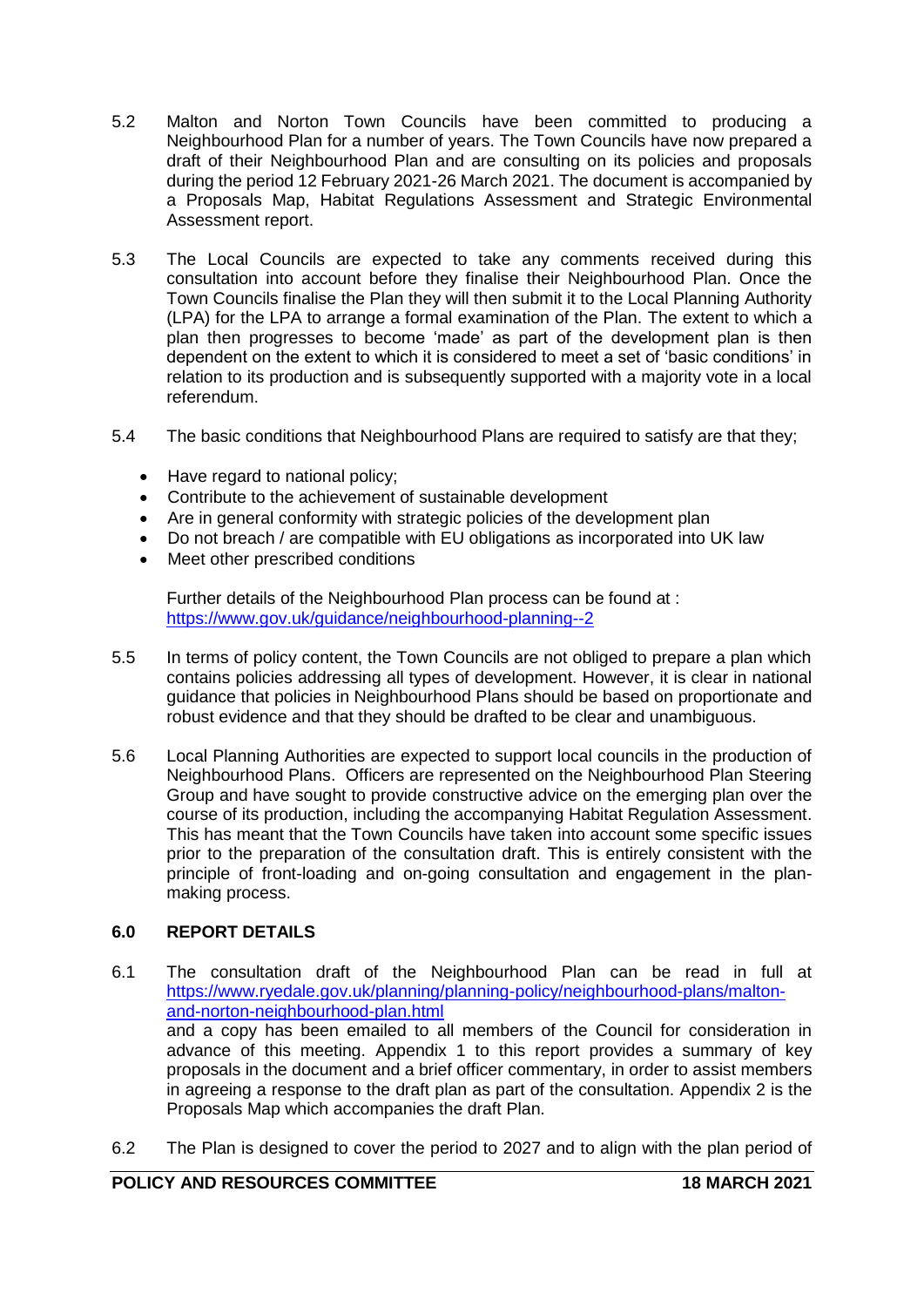the strategic Ryedale Plan. The Neighbourhood Plan does not propose to allocate sites for specific types or quantum's of development. Members will be aware that it is within the gift of local councils to allocate land for development in a Neighbourhood Plan. Prior to the District Council preparing the Local Plan Sites Document, the Town Councils were asked if they wanted to include land allocations in the Neighbourhood Plan but they resolved not to do so. For the most part, the Plan includes:

- A range of topic based policies and proposals, many of which are aspirational or which seek to provide support in principle for specific matters.
- A suite of very specific heritage policies aimed at the conservation and enhancement of the conservation areas within the Plan area
- Proposals for the designation of a number of areas of Local Greenspace, which is a significant protection based policy
- An implementation section which provides a steer for local communities over how the Town Councils will use the portion of Community Infrastructure Levy receipts that will be available to them.
- 6.3 It is important that Members recognise that the Neighbourhood Plan is the Town Councils' Plan. The District Council's role as a consultee in the process is to help ensure that the policies in the plan are planning policies; that they are in general conformity with the development plan and to advise in terms of legal requirements. It is not the role of the District Council to seek to otherwise change or impose a policy steer on the document.

# Proposed RDC Response.

- *6.4 Thank you for consulting the District Council on the Pre-Submission draft of the Malton and Norton Neighbourhood Plan. Broadly, the policies in the draft plan are not in conflict with the strategic policies of the Ryedale Plan and the policies in the strategic plan that specifically relate to the neighbourhood area. The Neighbourhood Plan recognises the role of Malton and Norton in the District and the role of the twin towns to 2027 in the Ryedale Plan. The District Council is of the view that the Malton and Norton Neighbourhood Plan has the potential to add to the existing policies of the development plan and provide a further suite of policies specific to the twin towns and their immediate hinterland.*
- *6.5 As a general observation, it is considered that the draft plan is very light touch in its references to the evidence which underpins its proposals. Whilst it is accepted that the evidence base will be collated to support the plan through examination, the plan itself would benefit from the inclusion of reference to key pieces of evidence to support policy proposals. Reference to evidence would also help to support some of the statements included in parts of the supporting text, which without a 'root' in evidence could be regarded as assertions rather than statements. The Local Planning Authority would be happy to discuss how the evidence base used to support the Ryedale Plan can be used to explicitly support the Neighbourhood Plan.*
- *6.6 National guidance makes it clear that plans and policies should be drafted to be clear and unambiguous. Many of the policies in the document act to provide general policy support for specific matters or are aspirational in their intent. On the whole they are drafted clearly and (with limited exceptions) are not ambiguous. However, as many of the policies are supportive and aspirational in nature, the plan should take every opportunity to make this clear in order to ensure that expectations are not raised. As well as the main body of the plan, the implementation section requires some revision*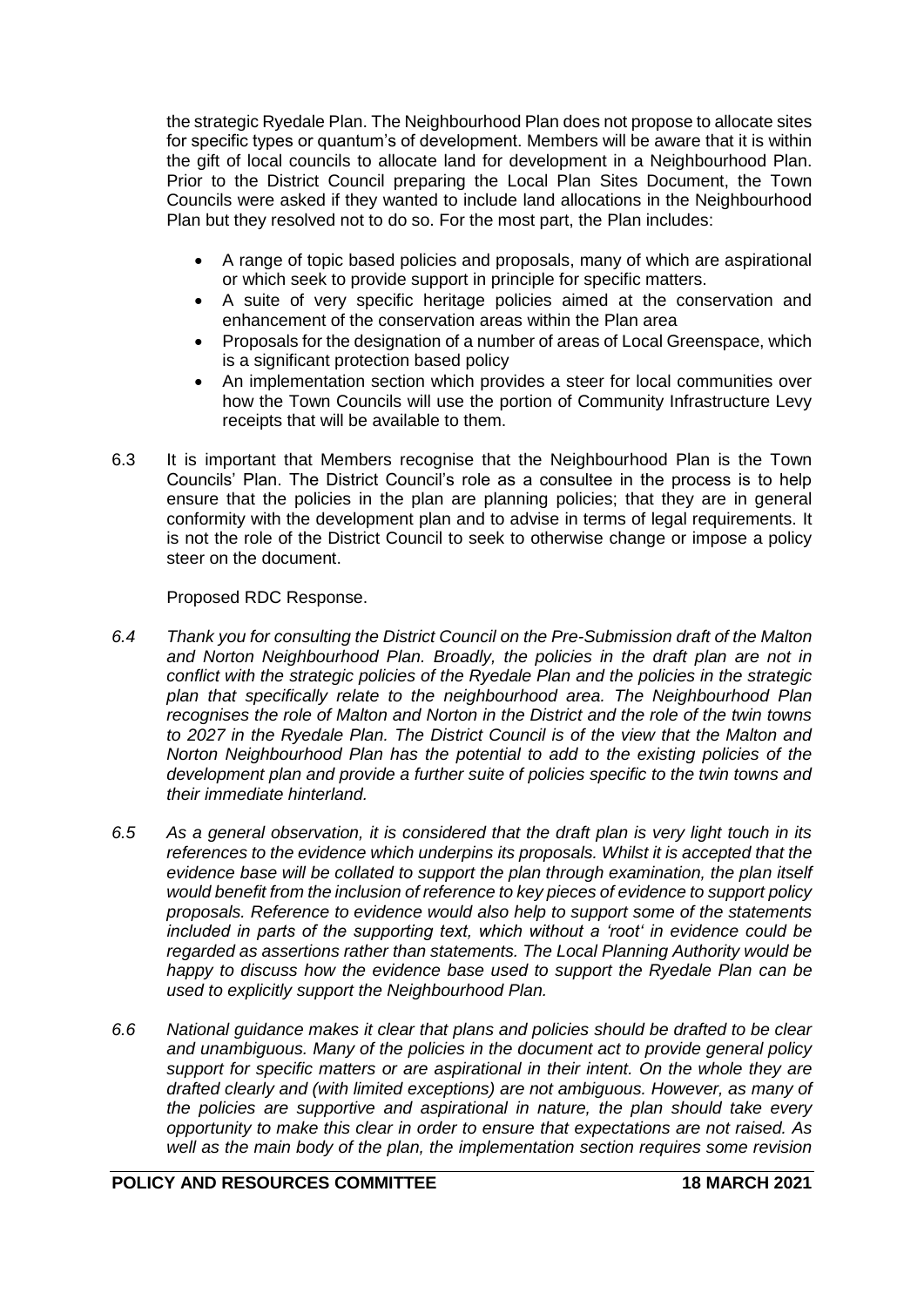*to ensure clarity around infrastructure delivery in order to avoid expectations being raised within the local communities. This is expanded upon in more detail below.*

*6.7 It is the intention that the plan progresses to the stage at which it becomes part of the development plan for the area. In this respect, it is helpful if, consequently the development plan is aligned as a whole. The penultimate paragraph of Chapter two makes reference to recent 'rapid growth, weak development planning and a lack of traffic management presenting a threat to Malton and Norton's heritage'. The Neighbourhood Plan should include evidence and further explanation to support this assertion. In the District Councils view, the statement does not bear scrutiny and is unduly negative and unhelpful in the context of a shared aspiration to include the Neighbourhood Plan as part of the development plan.*

*Policies and Proposals*

*Traffic and Transport*

- *6.8 Traffic and transport matters have a high profile in the document and the District Council understands the desire for road infrastructure improvements that will help to alleviate traffic congestion in the central road network. Whilst some of the improvements referred to will help to alleviate road congestion, they are not required to support planned growth at the towns to 2027. The adopted development plan and the evidence base supporting the plan is clear on the strategic transport improvements that are necessary to support planned growth. To avoid any confusion or ambiguity, this should be made clearer in the supporting text. Furthermore, a number of the improvements referred to have not previously been evidenced as being highway improvements which would reduce congestion. An A64/Castle Howard road junction and a Castle Howard Road- Broughton Road link road are examples. Without evidence that these further improvements would result in network improvements these should not be referred to in the plan, even in an aspirational sense.*
- *6.9 The implementation section also includes references to Ryedale CIL being used to fund these wider strategic highway improvements. This will raise expectations in the local community that these improvements can or will be delivered. The use of CIL is aligned to the infrastructure required to support planned growth. Its use to fund further strategic transport improvements will be considered if this is required to support further growth in the longer term beyond 2027. In the meantime, the references to the use of CIL to fund improvements which are not required in the current plan period should not be included in the plan.*
- *6.10 The reference to the Ryedale Local Plan Sites Document on Page 17 should refer to it being adopted rather than submitted.*
- *6.11 Policy TM5 would benefit from being clearer in respect of the revised road priorities sought in order to avoid ambiguity. In order to assist the implementation of this policy and to allow the application of the development plan as a whole. In the absence of evidence that all of the measures are appropriate, the policy would benefit by being tempered with a statement to ensure that they are supported if it can be evidenced that they are appropriate in terms of highway safety, air quality and congestion.*

*The River Corridor*

*6.12 The plan places significant emphasis on improving and maximising opportunities associated with the river. The proposed policies make it clear that the aspirations are*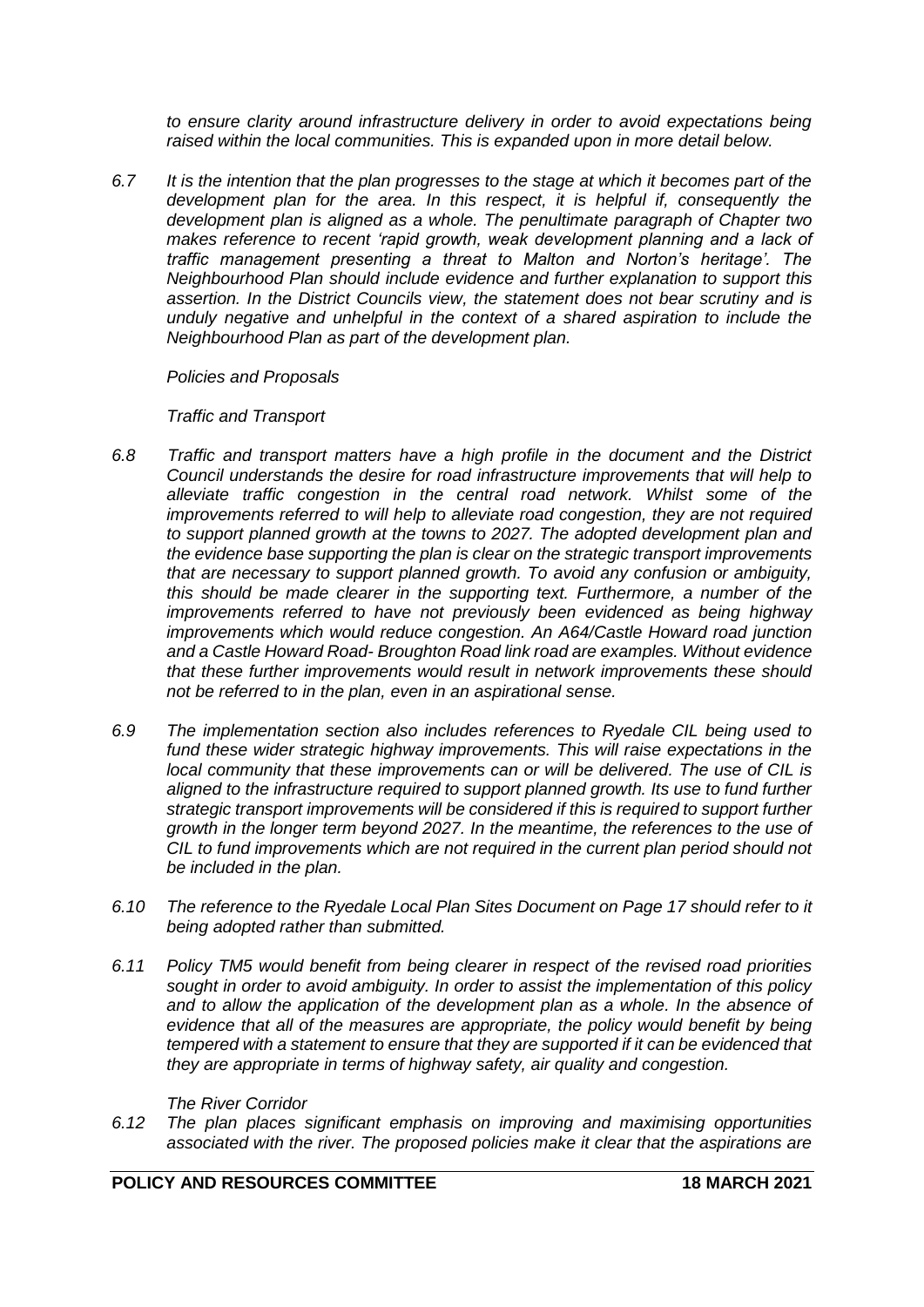*subject to there being no adverse effects on the integrity of the River Derwent SAC and subject to flood risk. This is appropriate and will assist the implementation of this policy. The District Council is aware that a Habitat Regulation Assessment has been prepared to support the plan and that the application of the assessment has informed the plan as it is now drafted.*

## *The Environment*

- *6.13 The Plan seeks to designate a number of areas of land as local greenspace. The District Council considers that the Neighbourhood Plan is the most appropriate way in which to designate these sites which are considered to be of significant value to local communities.*
- *6.14 It is not clear how the Town Councils expect Policy E5 to be implemented or what the policy is seeking to achieve. Given the position of Malton and Norton in the landscape, distanced views of surrounding landscape character types are achieved from many vantage points. Is the policy aimed at protecting the setting of these landscapes or to protect views of them? If it is the latter then in order to provide clarity and assist implementation, the Neighbourhood Plan should make it clear which views it considers to be of importance and support this with evidence and further justification.*
- *6.15 The Plan would benefit from reference to recent evidence and trends in air quality in the AQMA. The District Council will forward further information relating to this issue.*

### *Community Facilities*

*6.16 The plan refers to community facilities that are lacking in Malton and Norton but is unclear about what these are. The proposed improvements to existing facilities are clear. The plan includes an aspiration for a new doctor's surgery to serve the Towns. Whilst it is appreciated that the proposed policy is aspirational and serves to provide policy support in the event of proposals for a new surgery, the plan should avoid raising expectations in the local community. It is considered that the extent to which a new surgery is required or realistic should be discussed with the existing surgery and CCG and the positon reflected in the plan.*

# *Tourism and Culture*

*6.17 The Neighbourhood Plan proposes to designate Orchard Fields as an area of Local Greenspace. National policy makes it clear the proposals for development on local greenspace should be consistent with the application of green belt policy. In this respect, the Town Councils will need to consider whether the visitor facilities that are envisaged are consistent with these requirements. In this respect the Neighbourhood plan should include a commentary in recognition of this potential policy conflict. As the landowner of Wentworth Street Car Park, it would be helpful for the District Council to understand if the support in principle for a hotel at the car park is dependent upon an operator agreeing to the provision of public car parking*.

# *Horse Racing Industry*

*6.18 Policy HR12 would benefit from further clarification to assist its implementation. It is unclear whether the policy only applies to development within the zones or further afield. The policy approach appears to conflict with the in principle support and indicative route of the south Norton link road shown on the proposals map. Whilst it is acknowledged that the development plan does not include provision for a link road and the transport policies in the Neighbourhood Plan aim to protect an indicative route, this is an inherent conflict in the plan as currently drafted.*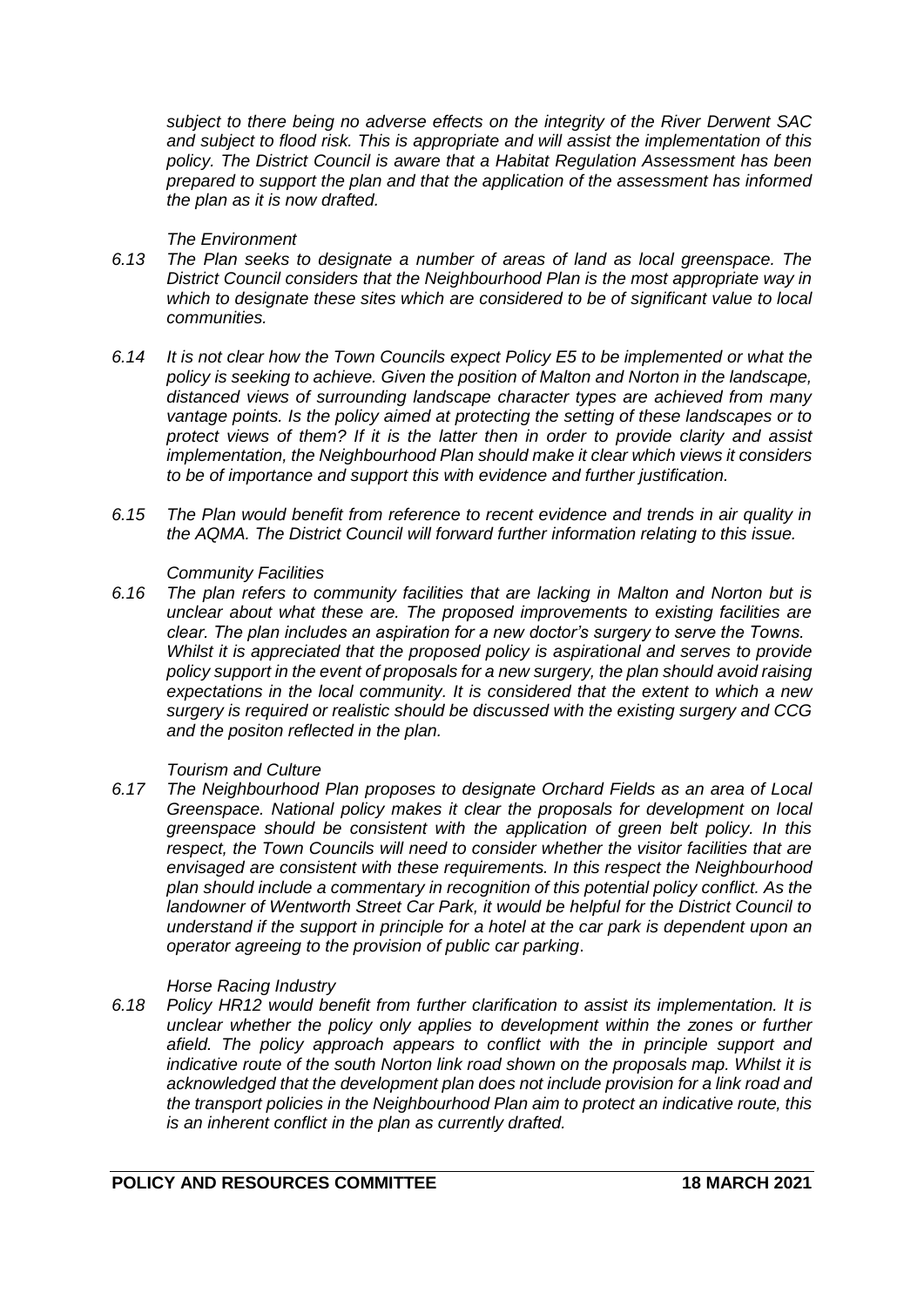*Whilst the intent of Policy HR13 is clear, there is the potential for conflict between users of rights of way under this policy. It would be helpful to understand the views of the horse racing trainers on this policy*

## *Heritage and Design*

*6.19 Whilst this level of detail in these policies would normally be included in a Conservation Area Appraisal which would be adopted as a Supplementary Planning Document to inform the planning process, the inclusion of these policies in the Neighbourhood Plan is not inappropriate. It provides a level of detail which is relevant to the neighbourhood area and which further adds to the implementation of the strategic policies of the development plan and national policy. However, the Conservation Area policies are prescriptive as drafted and in some respects this may not assist their implementation. For example, Policy HD1 specifies the use of local clamp bricks. Locally sourced clamp bricks are unlikely to be available and in this respect the policy is considered to be overly prescriptive. Policy HD8 provides support for the redevelopment of vacant plots in built up frontages. To assist the implementation of the policy within the built up area, it would be helpful if the plan could clarify if reference to a built frontage is a main road frontage.*

### *Housing*

*6.20 It is ambitious to expect sites of 10 dwellings to reflect the mix outlined. Whilst the District Council does not dispute the intent of the policy, it would benefit from some revision to its wording to assist implementation. Alternatively the policy could be recast to ensure that more specialist provision will be sought as part of larger housing* sites.

### *Employment*

*6.21 Whilst it is understandable that the Town Councils wish to support sectors that are specific to the towns, there are a range of other economic sectors that contribute to the local economy. Insertion of the word 'including' before listing specific sectors in the policy will ensure that wider economic activity is not excluded from this in principle support*

### *Malton-Specific policies*

*6.22 It would assist the implementation of this policy if it could be clarified whether improvements to the market square would only be supported if these did not result in a loss of car parking capacity*.

# *Norton-Specific Policies*

*6.23 The land in question is within an area at risk of flooding. The policy support should be subject to the application of the sequential and, where appropriate, exception test in relation to flood risk.*

# *Community Actions*

*6.24 The section provides a useful distinction between those matters that can be addressed by the development plan and those which fall outside of the scope of planning. To reinforce this further, it would be appropriate to include this section as an Appendix to the plan*.

### *Implementation Section*

*6.25 The use of the Neighbourhood Plan to list the infrastructure and projects that the Town Councils will use CIL money to address is welcomed. This is consistent with Government advice and provides transparency for the local communities.*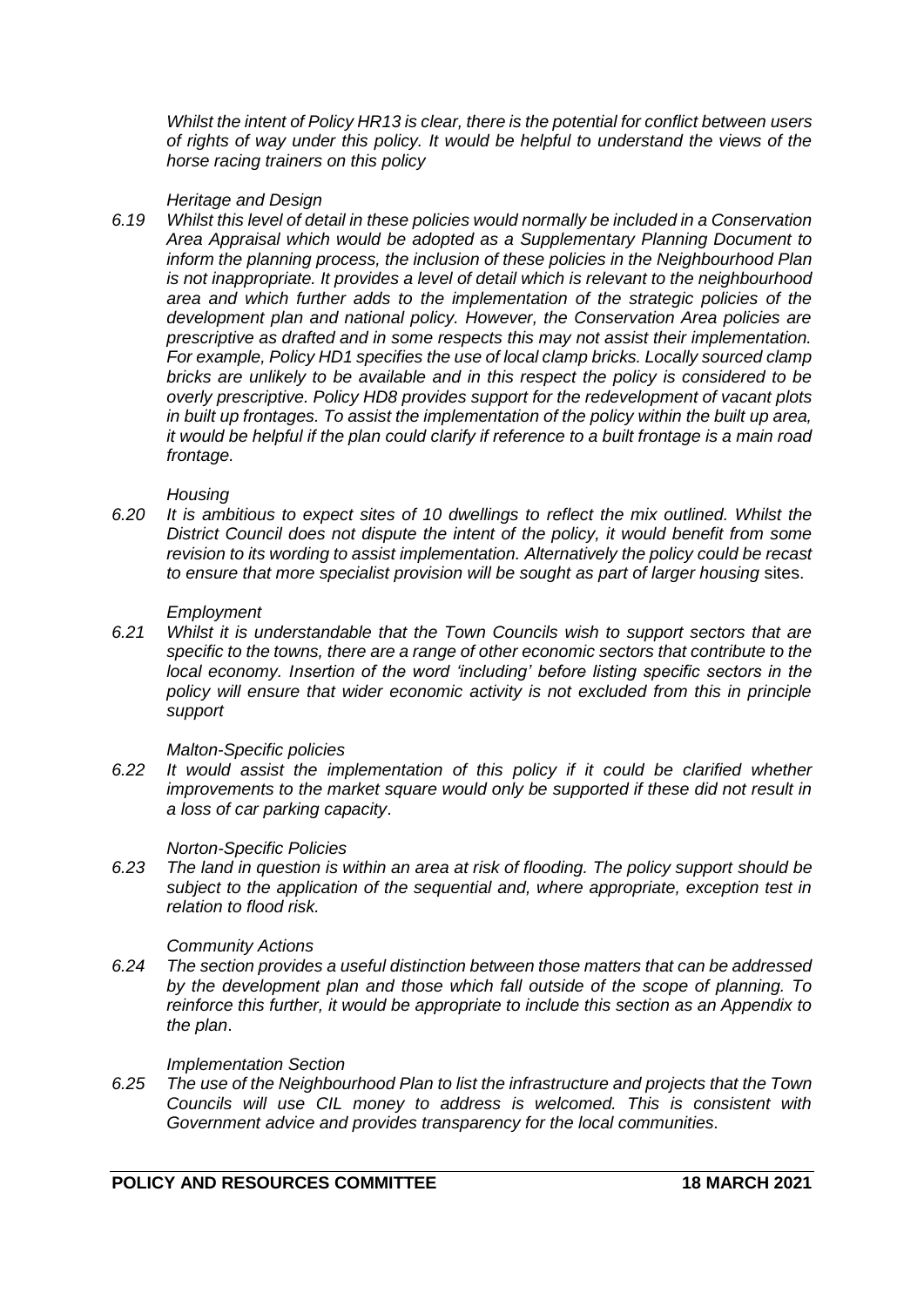- *6.26 The plan also includes a list of infrastructure types/projects which the Town Councils would like the District Council to address with CIL receipts. The Ryedale Plan makes it clear what types of infrastructure are required to support planned growth for the plan period. A necessary improvement is the provision of additional school capacity, especially for Norton and this should be included on this list. Infrastructure that is not required to support planned growth for the plan period should not be included in this*  list. The Neighbourhood Plan should make it clear that the extent to which further *projects that are not required to support planned growth to 2027 are funded by CIL will be dependent on future growth strategies and choices beyond the plan period. In addition , the plan should make it clear that the Ryedale CIL is required to support infrastructure improvements across the whole of Ryedale and that the money does need to be prioritised as it is a limited source of funding and will not be sufficient to deliver all required or desired infrastructure improvements. Clarity on these matters will avoid expectations being raised over the deliverability of infrastructure – especially strategic highway improvements.*
- *6.27 As outlined above, it is the view of the Local Planning Authority that the Project Delivery*  Plan should not include infrastructure projects that are not are required to support *planned growth over the plan period. The District Council will be happy to discuss the necessary revisions to this list and the evidence base which supports such a list.*

#### . *Supporting Documents*

- *6.28 The conclusions of the supporting documentation are broadly agreed. However, the Habitat Regulation Assessment (HRA) will require a short update addendum to: reflect concerns raised in relation to Policy RC1 and the mitigation measures proposed in the HRA; the subsequent revision to the draft policy and to include revised HRA conclusions.*
- *6.29 The District Council is happy to continue to work with the Town Councils as the plan is refined in response to comments made as part of the current consultation and prior to the formal submission of the plan.*

# **7.0 IMPLICATIONS**

- 7.1 The following implications have been identified:
	- a) Financial

There is no existing budget provision to cover the Neighbourhood Plan process. The District Council is required to cover the cost of the examination of the Neighbourhood Plan and the local referendum. Experience elsewhere indicates that the cost of a Neighbourhood Plan examination ranges between5-10K. Updated costs of a referendum for Malton and Norton are that it will cost approximately 25K. New burdens funding of 20k is available to Local Authorities to assist with these costs. Consequently a further 15K will be required to cover the anticipated costs.

b) Legal

A Neighbourhood Plan can become part of the development plan for the area if it progresses through an examination and is supported by a majority vote in a local referendum.

c) Other (Equalities, Staffing, Planning, Health & Safety, Environmental and Climate Change, Crime & Disorder) Local Government re-organisation across North Yorkshire should not impact upon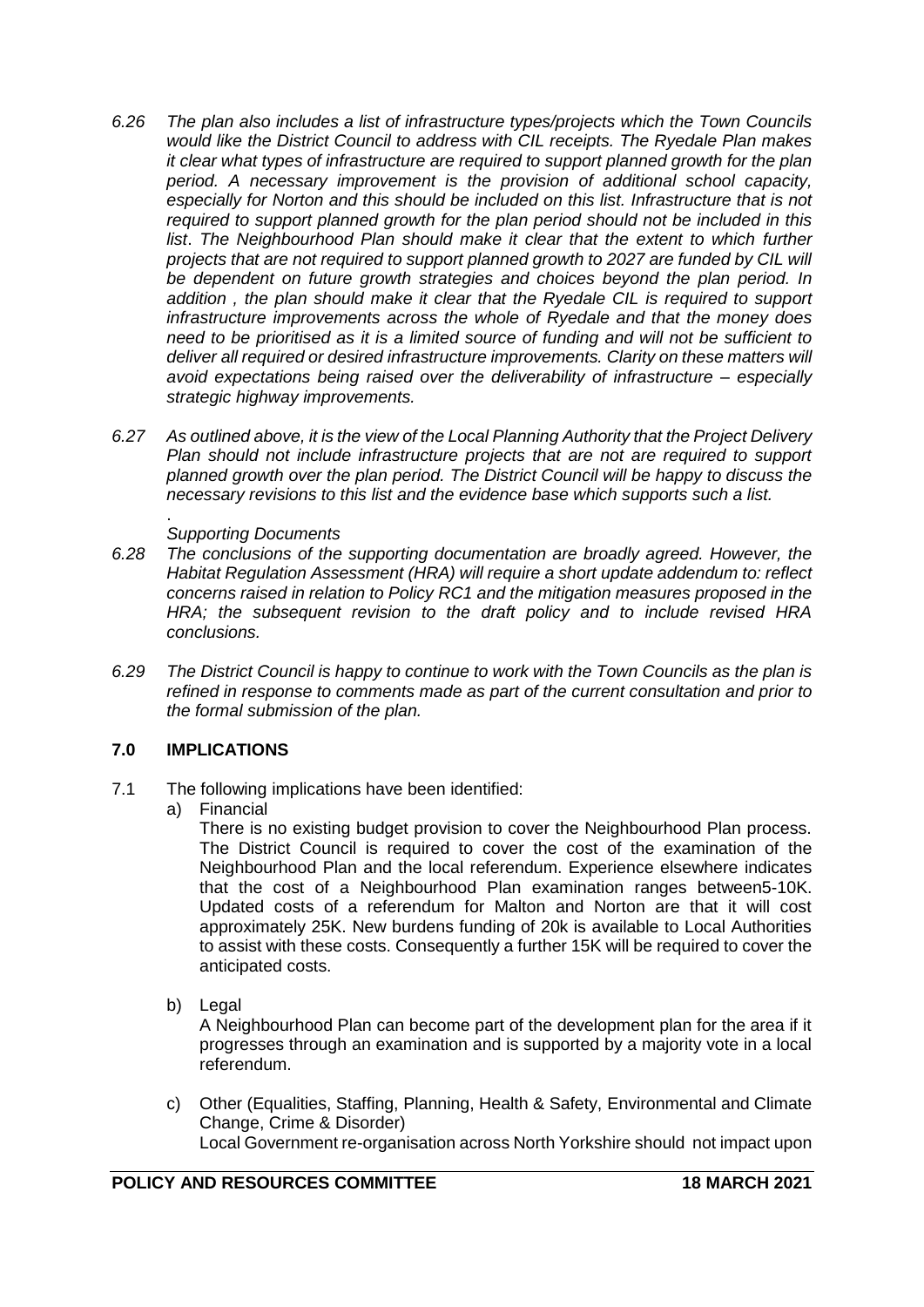the ability of Town and Parish Councils to prepare Neighbourhood Plans. Any new unitary authority covering the area will be expected to support the production of Neighbourhood Plans, including those that are in the process of being prepared, providing a Neighbourhood Plan is in general conformity with the development plan that is in place for the area.

# **8.0 NEXT STEPS**

- 8.1 The Town Councils have a project plan for the production of the Neighbourhood Plan which is summarised as follows:
	- Submission of Plan to LPA September 2021
	- Examination December 2021
	- Referendum- September 2022
	- Plan'made' ( the term used to bring the plan into effect as part of the development plan) - October 2022
- 8.2 It should be noted that from submission, all of the necessary consultation and publicity requirements and the examination arrangements are the responsibility of the District Council. Best endeavours will be used to align with the indicative project plan although the precise timing of the formal stages in the process will be dependent on the timely submission of the document ; the scheduling of the formal examination and the ability to progress this work in tandem with existing workloads.

# **Gary Housden**

# **Head of Planning and Regulatory Services**

| Author:         | Jill Thompson, Planning and Development Manager |
|-----------------|-------------------------------------------------|
| Telephone No:   | 01653 600666 ext: 43327                         |
| E-Mail Address: | jill.thompson@ryedale.gov.uk                    |

# **Background Papers:**

Malton and Norton Neighbourhood Plan Pre-Submission Draft; Proposals Map; Habitat Regulations Assessment; Environmental Assessment

### **Background Papers are available for inspection at:**

[https://www.ryedale.gov.uk/planning/planning-policy/neighbourhood-plans/malton-and](https://www.ryedale.gov.uk/planning/planning-policy/neighbourhood-plans/malton-and-norton-neighbourhood-plan.html)[norton-neighbourhood-plan.html](https://www.ryedale.gov.uk/planning/planning-policy/neighbourhood-plans/malton-and-norton-neighbourhood-plan.html)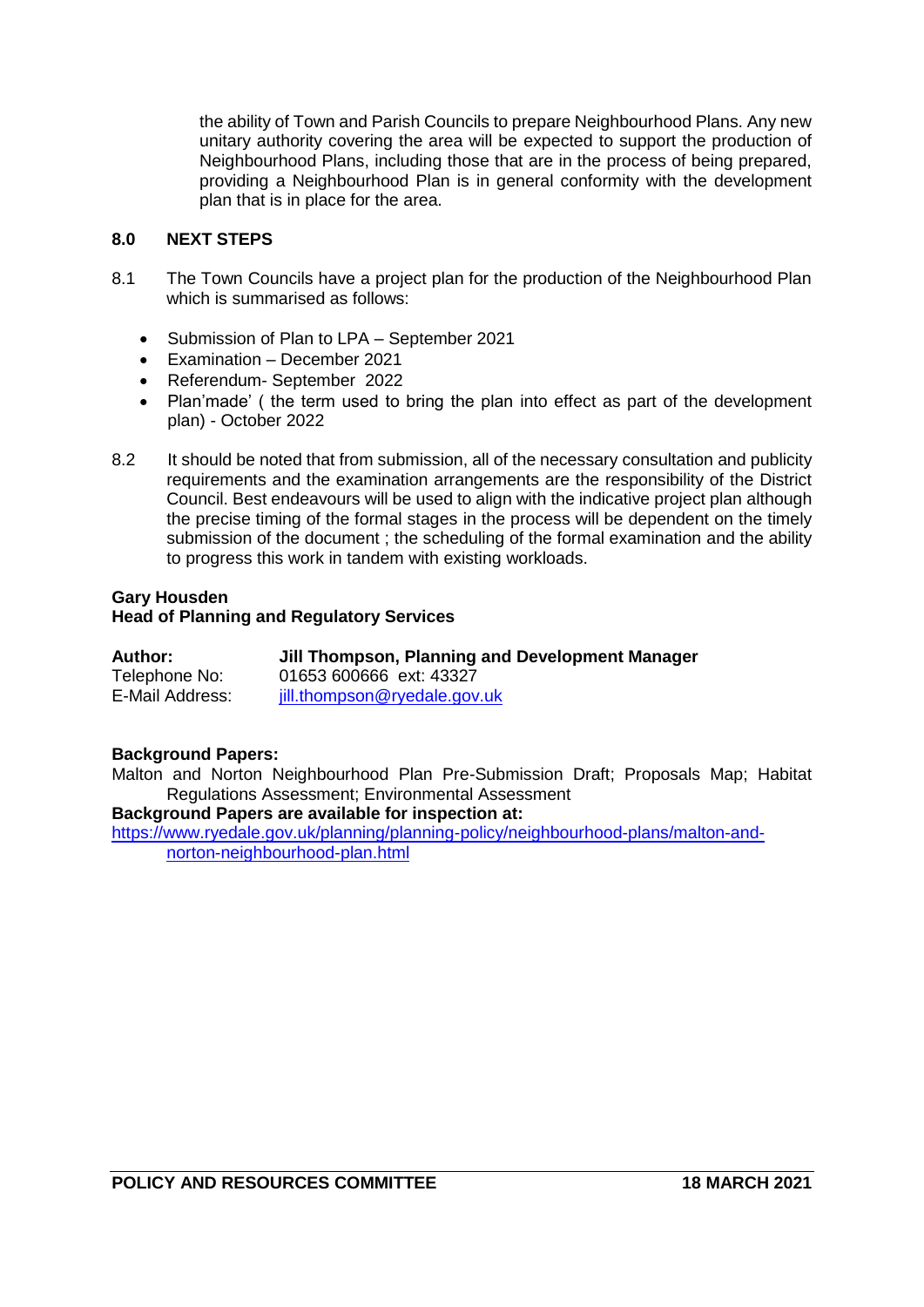# **Appendix 1: Summary of the Malton and Norton Neighbourhood Plan (Pre-Submission Draft).**

The draft document is comprised of 6 chapters which are summarised below. A brief commentary is provided on each of the sections of the draft plan and the supporting documentation.

Chapter 1 – Introduction

Chapter 2 – Malton and Norton. Yesterday and Today

# **Commentary**

The introductory chapters provides an overview of the role of the plan and brief history of the town towns. Chapter two concludes with the view that 'rapid growth, weak development planning and a lack of traffic management present a threat to Malton and Norton's heritage'. The evidence for the assertion is not clear and given that all parties are aspiring to include the Neighbourhood Plan as part of the development plan, the assertion is not helpful.

Chapter 3 - Vision and Objectives

The vision for the Towns to 2027 is supported by the following objectives:

- To protect and improve the local environment and particularly the ecological quality of the River
- To cut congestion and improve air quality
- To improve connectivity between Malton and Norton
- To improve access to the river for the community
- To build on local distinctiveness in order to enhance the visual quality and appearance of the towns
- To protect heritage assets
- To encourage the regeneration and redevelopment of vacant plots
- To capitalise on the history and culture of Malton and Norton and to develop the tourist industry
- To build on the economic strengths of the towns and address deficiencies in the economy
- To protect and improve community services and facilities
- To encourage housing provision that meets local needs

# **Commentary**

The proposed vision and objectives of the plan are not inconsistent with the vision, aims, objectives and strategy of the Ryedale Plan in so far as these relate to Malton and Norton.

Chapter 4 – Policies and Proposals Transport and Movement

The section includes six proposed policies:

TM1 Protection and Enhancement of Pedestrian, Cycle and Bridleway network – looks to protect the network and to support improvements at the following locations (Disused railway tracks, Broughton Manor Estate, Showfield Site, Broughton Road, Norton Grove-Beverley Road, Langton Horse Walk and Welham Road).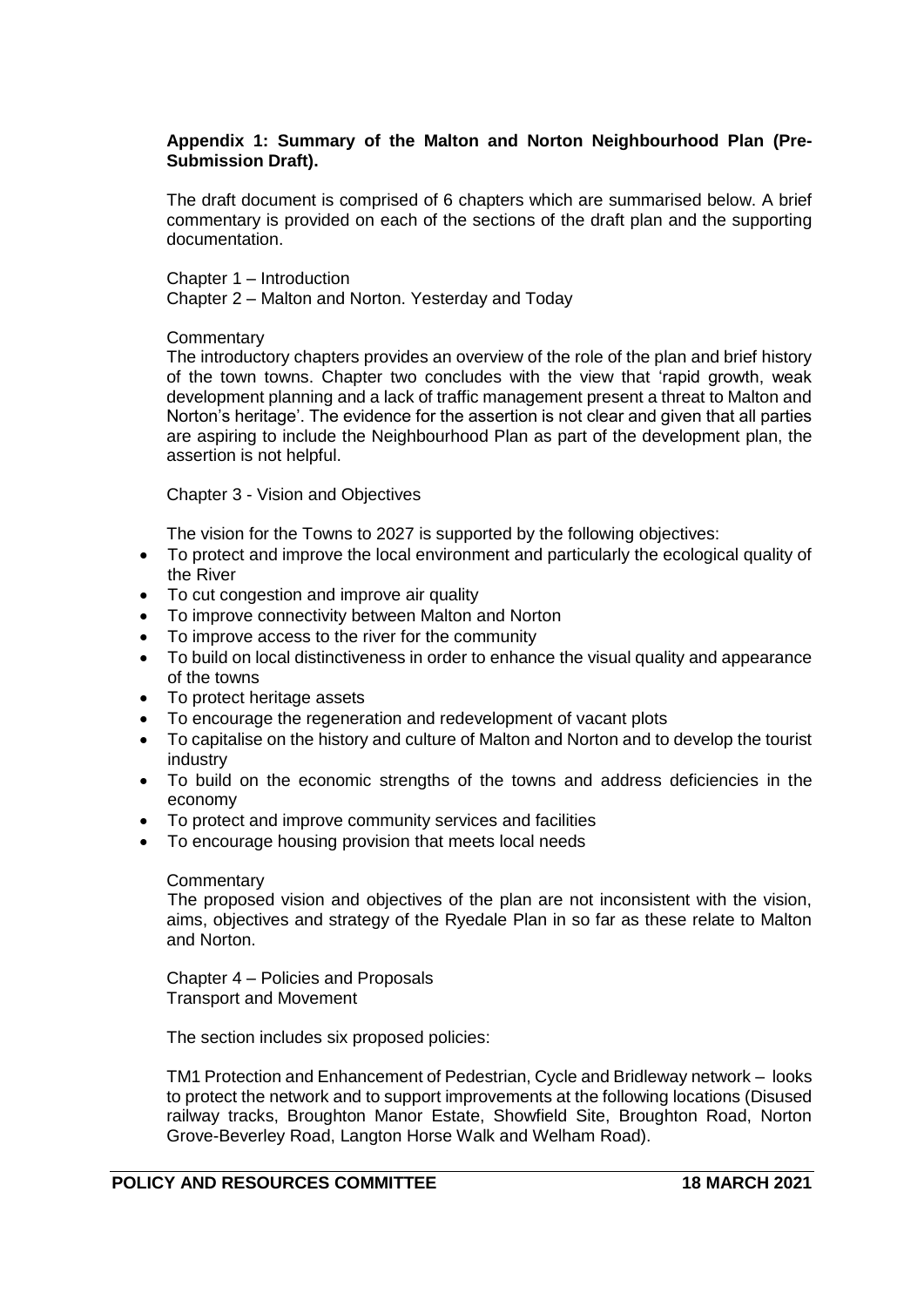TM2 New Pedestrian and Cycle River/ Railway Crossing – aims to ensure that development which would prevent a crossing at any of the following locations would not be supported (Dismantled railway line to the north east of Orchard Fields; Land at Woolgrowers /rear of Lidl to the station; land near the station and county bridge

TM3 New Vehicular River/ Rail Crossing – seeks to ensure that development which would prevent the creation of a new road crossing at the following locations would not be supported (land to the north east of York Road Industrial Estate and land to the south of Norton Road)

TM4 Highway Improvement Schemes – states that development which would prevent the provision of the following improvement schemes would not be supported,( A64/B1257 Broughton Road; A64/B1248 Castle Howard Road; Link Road between Scarborough Road and Beverley Road; southern Norton Bypass; Link road between A64 Castle Howard Road and A64 B1257 Broughton Road)

TM5 County Bridge Level Crossing- provides support for development which would provide the following highway improvements (Traffic light control; revised road priorities; clear signage and road markings; zebra or pedestrian crossing; refuge areas for pedestrians and cyclists)

TM6 Traffic Management Plans – supports the provision of traffic management plans.

### **Commentary**

Policies TM1 and TM5 provide support in principle for the measures/ improvements referred to and in the absence of committed deliverable schemes, it is considered that this is as far as the plan can go in terms of policy support for the proposed improvements. As currently drafted it is unclear which revised road priorities would be supported as part of the policy or how this is supported by evidence. Given the location of this junction in the network and in relation to the Air Quality Management Area, it is considered that this element of the policy needs to be less ambiguous and policy support tempered/clarified to ensure that support is provided where it can be demonstrated that the improvements can be achieved without detrimental impacts on air quality, safety and congestion.

Policies TM2, TM3 and TM4 aim to ensure that new development does not prevent the ability to secure highway improvements in the longer term. The plan does not commit to the provision of these infrastructure projects and to ensure that expectations (or concerns) are not raised unduly, the positon in relation to these projects should be very clear. They are not required to support current planned levels of growth but may be required depending on the choices over the future distribution of development beyond this plan period. Some of the infrastructure projects are not evidenced as being beneficial to congestion and these should not be referred to in the plan without evidence that they would make a positive contribution to the operation of the local network.

# The River Corridor

RC1 – Malton and Norton River Corridor Development – supports specific actions and development to enhance use of the riverside area.

RC 2 – Regeneration of land north and south of County Bridge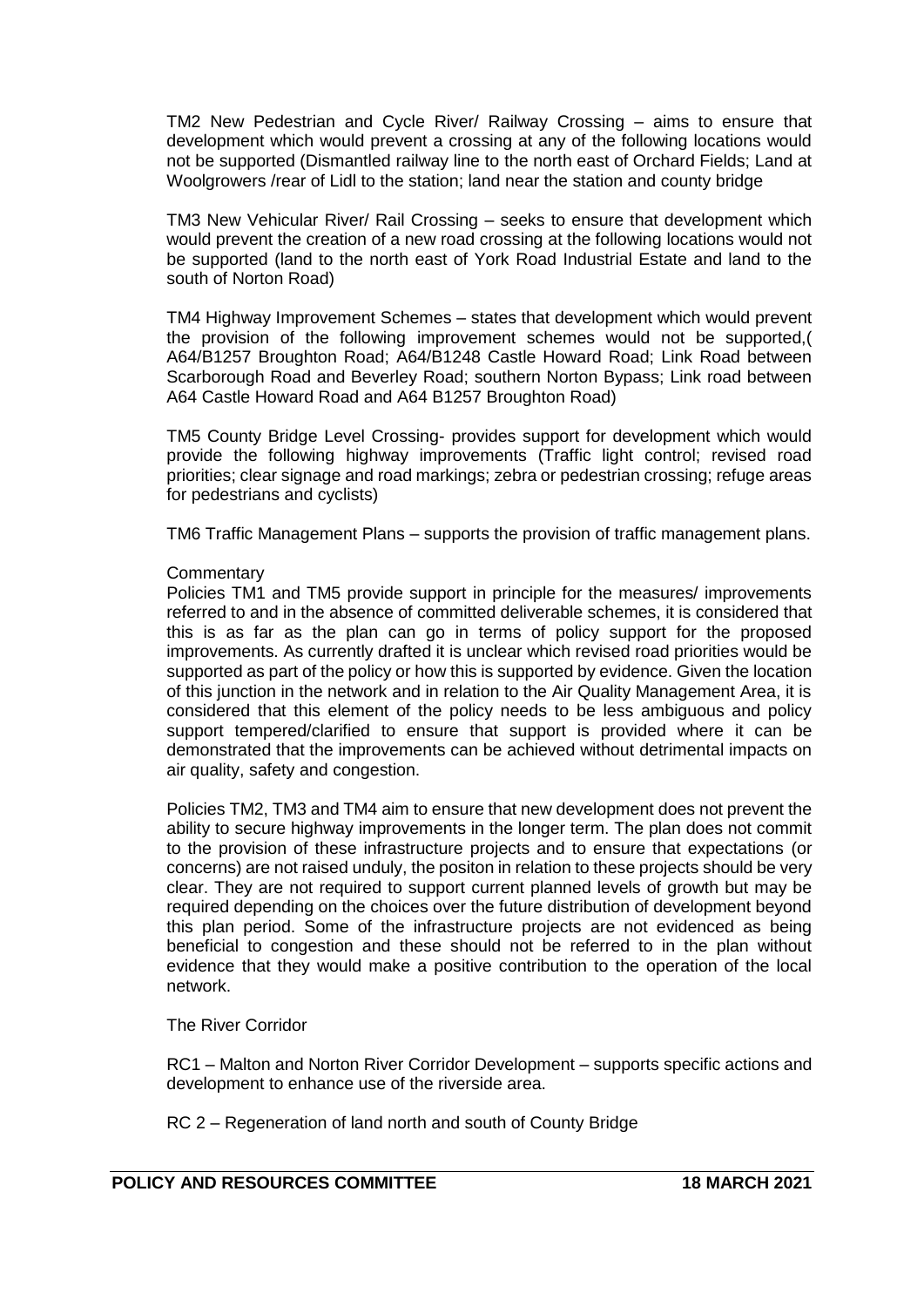### **Commentary**

The Neighbourhood Plan places emphasis on improving the appearance and use of the riverside. Both policies are drafted to ensure that proposals are appropriate in terms of flood risk and will be subject to there being no adverse effects on the integrity of the River Derwent Special Area of Conservation. The Habitat Regulation Assessment of the plan has considered these policies.

### The Environment

E1- Protection of Local Greenspace. The policy identifies 8 sites as Local Greenspace. (Ladyspring Wood and river Walk; Castle Gardens; Norton Road Riverside; Norton Grove woodland; Scott's Hill; Orchard Fields; Mill Beck Corridor)

E2 – Enhancement of local greenspace. The policy provides support in principle for proposals that will enhance local greenspace or other protected greenspace.

E3 – Open Space in New Development. The policy provides support for residential development that includes places for recreation and playspace.

E4 – Green Infrastructure. The policy aims to protect the following areas as multifunctional Green Infrastructure (The River Derwent Corridor; Howardian Hills; Rye Corridor; Mill Beck corridor; Driffield-Thirsk Railway Line; Westfield way/Priorpot Beck

E5 – Gateways. The policy aims to ensure that new development respects key views towards nationally and locally designated landscapes and Conservation Areas.

E6 – Development affecting the Malton Air Quality Management Area. The policy aims to ensure that adverse effects on the AQMA are mitigated

# **Commentary**

In principle, the identification of Local Greenspace is welcomed. It is entirely appropriate and consistent with the Ryedale Plan that Neighbourhood Plans are used to identify areas of greenspace that are of particular significance to local communities. Local Greenspace is a policy mechanism that is akin to Green Belt policy in its application. The remainder of the policies in this section are largely consistent with existing policies in the Development Plan. However, it is considered that further explanation of policy E5 is required in order to assist its implementation. The policy would benefit from additional clarity.

### Community Facilities

CF1 – Norton's Swimming Pool. The policy provides support in principle for the upgrading, extension or replacement of the facility

CF2 – Malton Community Sports Centre. The policy provides support in principle for the upgrading or extension to the facility to increase capacity and improve facilities.

CF 3 – Medical Centre Development. The policy provides support in principle for a new surgery.

**Commentary** The in principle support for improvements to these facilities is consistent with policies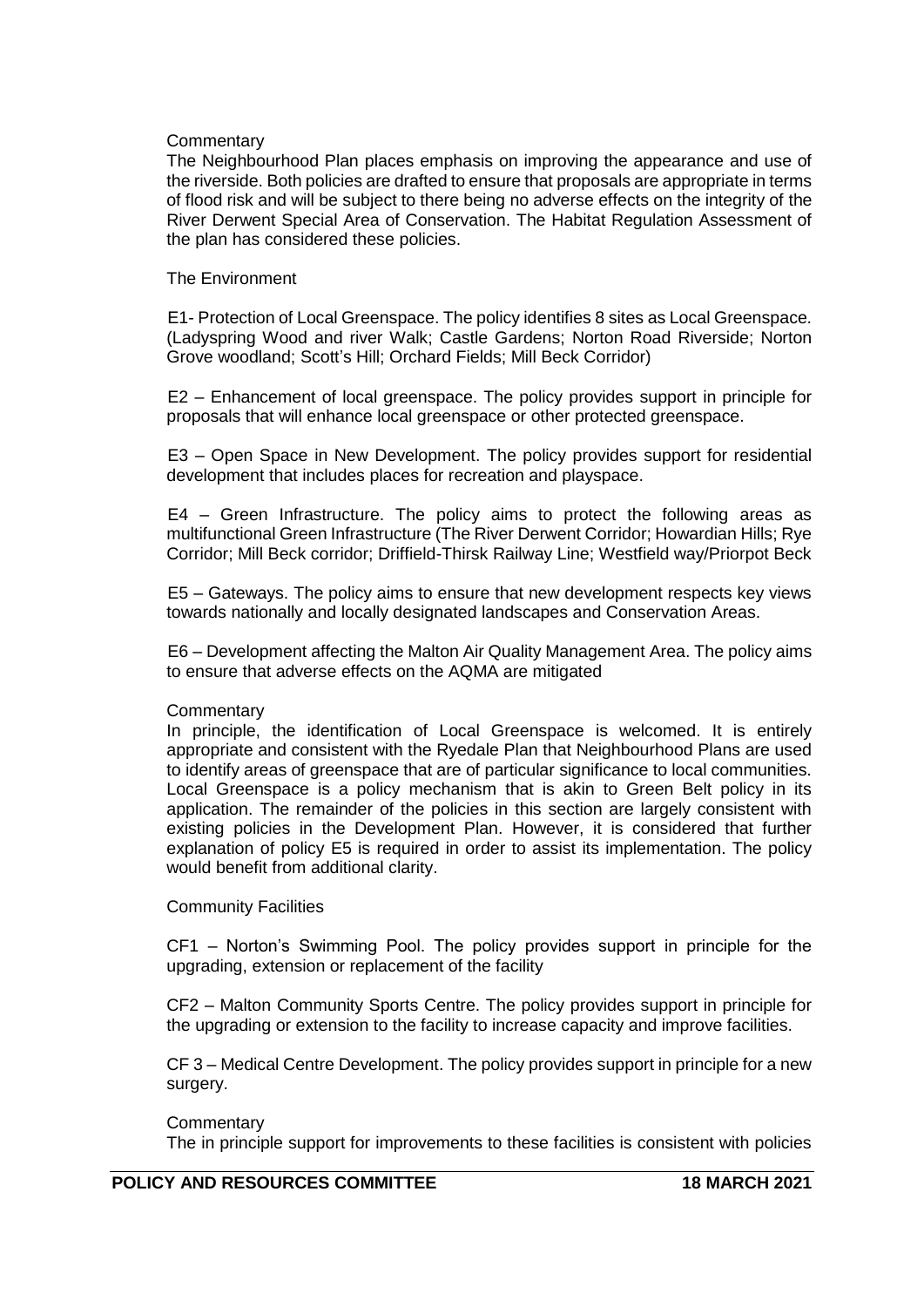in the adopted development plan. It is considered that care should be taken not to raise expectations, particularly in referring a new doctor's surgery.

### Tourism and Culture

TC1 – New Museums and Visitor Facilities. The policy provides support in principle for the development of new museums and visitor facilities and extensions to existing facilities.

TC2 – Orchard Fields. The policy provides support for the development of sympathetic visitor facilities to improve understanding of it historic importance and enhance its recreational value.

TC3 Hotel Development. The policy provides support in principle for the development of a new hotel to provide modern visitor accommodation at the A64 or within a central location at the Towns.

TC4- Wentworth Street. The policy provides support in principle for the development of a new hotel with public car parking capacity at Wentworth Street. The Proposals Map indicates that this is at the Wentworth Street Car Park site (upper deck)

### **Commentary**

The Neighbourhood Plan proposes to designate Orchard Fields as an area of Local Greenspace. National policy makes it clear the proposals for development on local greenspace should be consistent with the application of green belt policy. In this respect, the Town Councils will need to consider whether the visitor facilities that are envisaged are consistent with these requirements. In this respect the Neighbourhood plan should include a commentary in recognition of this potential policy conflict. As the landowner of Wentworth Street Car Park, it would be helpful for the District Council to understand if the support in principle for a hotel at the car park is dependent upon an operator agreeing to the provision of public car parking.

### The Horse Racing Industry

HR11 – Protection of Horse Racing Stables. The policy provides support for the protection of existing stables for a change of use.

HR12 – Horse Racing Zones and Development. The policy seeks to resist development that would have an adverse effect on horse racing zones identified on the proposals map

HR13- Improved access to the horse racing industry. The policy provides support for improvements to footpath, cycleway and bridleway network to improve access to the horse racing industry

# **Commentary**

Policy HR12 would benefit from further clarification to assist its implementation. It is unclear whether the policy only applies to development within the zones or further afield. The policy approach appears to conflict with the in principle support and indicative route of the south Norton link road shown on the proposals map. Whilst it is acknowledged that the development plan does not include provision for a link road and the transport policies in the Neighbourhood Plan aim to protect an indicative route, this is an inherent conflict in the plan as currently drafted.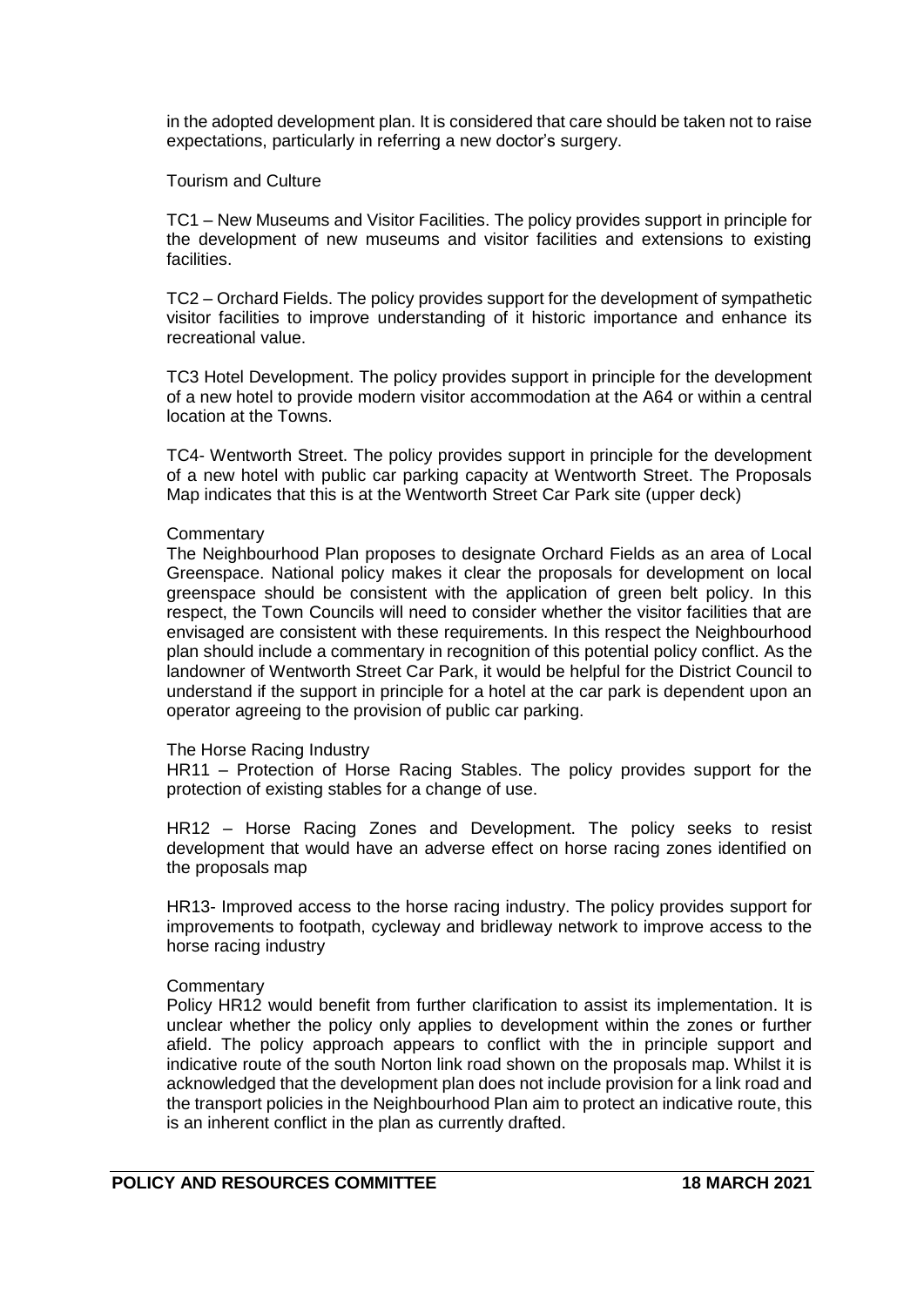Whilst the intent of Policy HR13 is clear, there is the potential for conflict between users of rights of way under this policy. It would be helpful to understand the views of the horse racing trainers on this policy.

### Heritage and Design

HD1- Development and Design – Conservation Areas. The policy includes detailed policy criteria for development within the 3 Conservation Areas in the plan area.

HD2 – Development and Design – Area-Wide principles. The criteria –based policy lists a number of design principles to operate across the plan area.

HD3- Shopfronts. The policy includes a range of criteria to ensure the sensitive design of shopfronts

HD4 - Malton Town Conservation Area – Enhancements. The policy lists a range of enhancements which would be supported in the Conservation Area.

HD5- Public Realm improvements in the Malton Town Conservation Area. The policy lists a range of public realm improvements which would be supported in the Conservation Area.

HD6- Norton Town Centre Conservation Area – Enhancements. The policy lists a range of enhancements which would be supported in the Conservation Area

HD7 – Public realm improvements within the Norton –on –Derwent Conservation Area. The policy lists a range of public realm improvements which would be supported in the Conservation Area.

HD8- Malton Old Town Conservation Area- Enhancements. The policy lists a range of enhancements which would be supported in the Conservation Area

HD9- Public realm improvements within the Malton Old Town Conservation Area. The policy lists a range of public realm improvements which would be supported in the Conservation Area.

HD10- Area-Wide public realm improvements. The policy lists a number of public realm improvements that will be supported across the plan area.

HD11- Archaeology. The policy includes information required to support a planning application.

### **Commentary**

The suite of heritage policies included in the plan is one of the most detailed sections of the document. The Town Councils have invested heavily in Conservation Area appraisals to evidence and support the proposed policies. It should be noted that these are the Town Council's appraisals of the Conservation Areas. Regrettably the District Council was not involved in the methodology for undertaking the appraisals and as such, they are not documents that the Local Planning Authority itself can adopt. Notwithstanding this procedural point, it is considered that many of the criteria in these policies are appropriate. Whilst this level of detail would normally be included in a Conservation Area Appraisal which would be adopted as a Supplementary Planning Document to inform the planning process, the inclusion of these policies in the Neighbourhood Plan is not inappropriate. It provides a level of detail which is relevant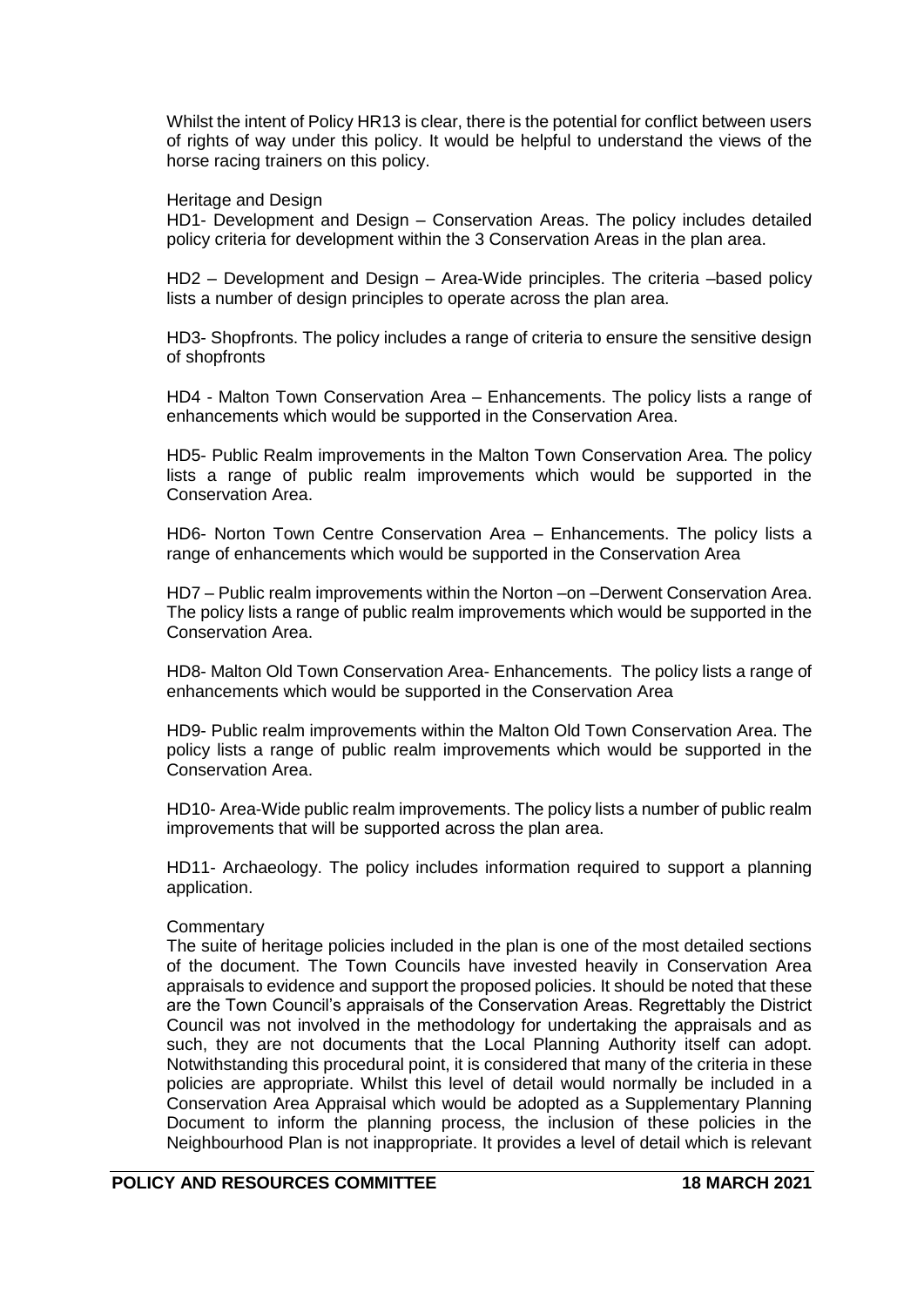to the neighbourhood area and which further adds to the implementation of the strategic policies of the development plan and national policy.

In terms of detail, it is considered that the following comments should be considered by the Town Councils as part of this consultation. Policy HD1 specifies the use of local clamp bricks. Locally sourced clamp bricks are unlikely to be available and in this respect the policy is considered to be overly prescriptive. Policy HD8 provides support for the redevelopment of vacant plots in built up frontages. To assist the implementation of the policy within the built up area, it would be helpful if the plan clarified what it means by a built frontage and whether this is a main road frontage. There are many areas within the built up area in which may have frontage development but where development may have impacts for neighbours, for example.

### Housing

H1 – Housing Mix. The policy provides support for housing schemes of 10 or more dwellings that include a mix of dwelling types and tenures.

#### **Commentary**

Smaller development sites are unlikely to be able to provide the full range and mix of housing included in the policy. It would assist the implementation of the policy if this could be acknowledged. Alternatively the policy could be recast to ensure that more specialist provision will be sought as part of larger housing sites.

#### Employment

EM1 – Encouragement of Local Employment Sectors. The policy provides support in principle for development which supports the key local employment sectors of food, tourism, horse racing and retail.

### **Commentary**

A range of other economic sectors contribute to the local economy. Whilst it is understandable that the Town Councils wish to support sectors that are specific to the towns, there are a range of other economic sectors that contribute to the local economy. Insertion of the word 'including' before listing specific sectors in the policy will ensure that wider economic activity is not excluded from this in principle support.

### Malton Specific Policies

M1 – Wentworth Street Car Park. The policy looks to resist development at the site which would result in a loss of car parking capacity. It also provides in principle support for improvements to the car park.

M2 – Malton Market Place. The policy looks to resist development that would result in the loss of car parking capacity in the market place and provides in principle support for improvements to the car park.

### **Commentary**

It would assist the implementation of this policy if it could be clarified whether improvements to the market square would only be supported if these did not result in a loss of car parking capacity.

### Norton Specific Policies

N1 – Land to rear of Commercial Street. The policy provides support for the regeneration, including for public car parking, of an area of land, shown on the Proposals Map.